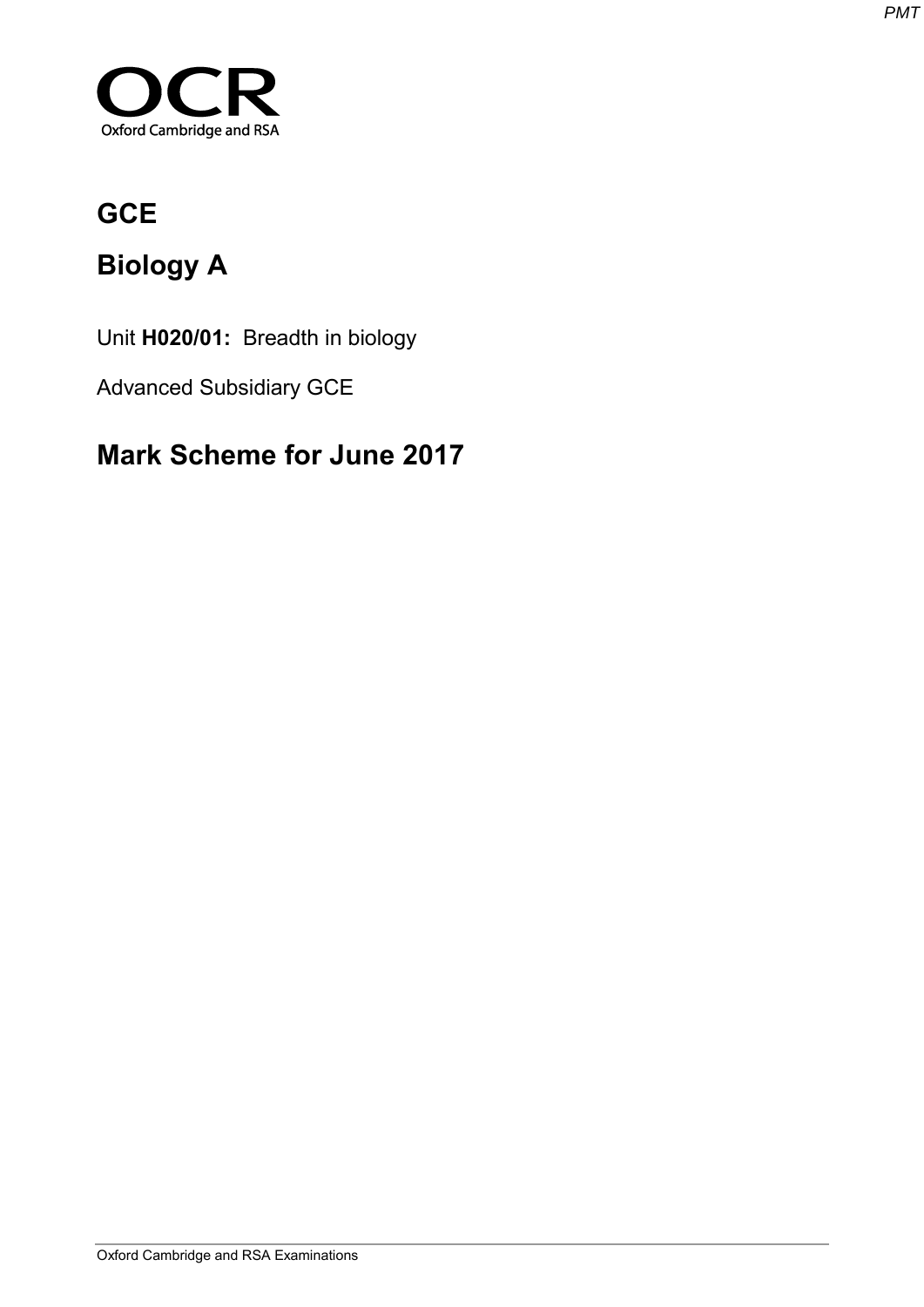OCR (Oxford Cambridge and RSA) is a leading UK awarding body, providing a wide range of qualifications to meet the needs of candidates of all ages and abilities. OCR qualifications include AS/A Levels, Diplomas, GCSEs, Cambridge Nationals, Cambridge Technicals, Functional Skills, Key Skills, Entry Level qualifications, NVQs and vocational qualifications in areas such as IT, business, languages, teaching/training, administration and secretarial skills.

It is also responsible for developing new specifications to meet national requirements and the needs of students and teachers. OCR is a not-for-profit organisation; any surplus made is invested back into the establishment to help towards the development of qualifications and support, which keep pace with the changing needs of today's society.

This mark scheme is published as an aid to teachers and students, to indicate the requirements of the examination. It shows the basis on which marks were awarded by examiners. It does not indicate the details of the discussions which took place at an examiners' meeting before marking commenced.

All examiners are instructed that alternative correct answers and unexpected approaches in candidates' scripts must be given marks that fairly reflect the relevant knowledge and skills demonstrated.

Mark schemes should be read in conjunction with the published question papers and the report on the examination.

OCR will not enter into any discussion or correspondence in connection with this mark scheme.

© OCR 2017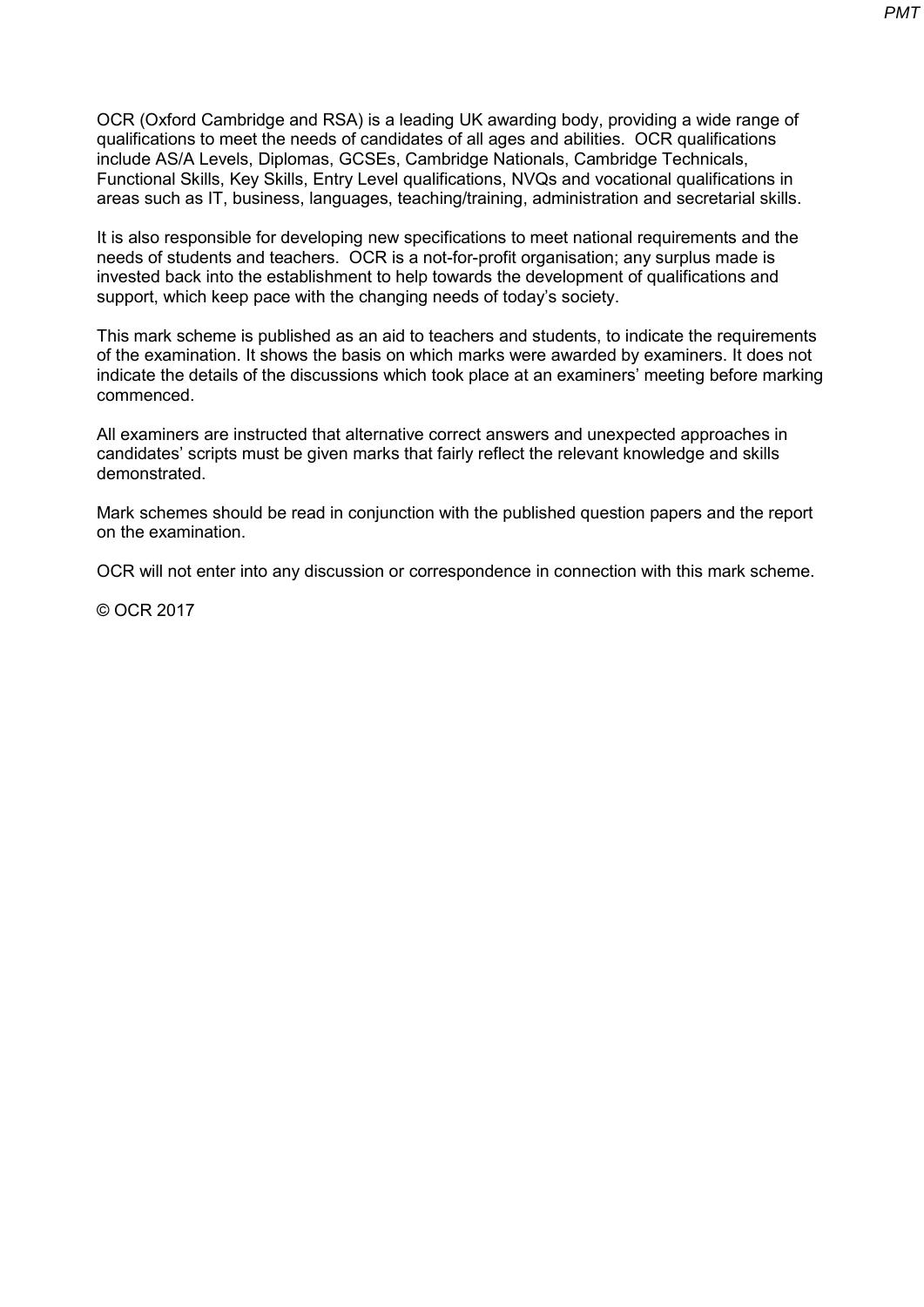## **Annotations**

| <b>Annotation</b>            | <b>Meaning</b>                                              |  |  |  |
|------------------------------|-------------------------------------------------------------|--|--|--|
| <b>DO NOT ACCEPT</b>         | Answers which are not worthy of credit                      |  |  |  |
| <b>IGNORE</b><br>$\mathbf I$ | Statements which are irrelevant                             |  |  |  |
| <b>ALLOW or ACCEPT</b>       | Answers that can be accepted                                |  |  |  |
| $\left( \ \right)$           | Words which are not essential to gain credit                |  |  |  |
|                              | Underlined words must be present in answer to score a mark  |  |  |  |
| <b>AW</b>                    | Alternative wording                                         |  |  |  |
| <b>ORA</b>                   | Or reverse argument                                         |  |  |  |
|                              | Mark is awarded                                             |  |  |  |
| X                            | Answer incorrect                                            |  |  |  |
| $\mathbf{v}$                 | Omission mark                                               |  |  |  |
| <b>BOD</b>                   | Benefit of doubt                                            |  |  |  |
| <b>BP</b>                    | <b>Blank page</b>                                           |  |  |  |
| <b>CON</b>                   | Statement that contradicts a correct statement              |  |  |  |
|                              | Use to indicate when part of a mark point has been achieved |  |  |  |
| <b>ECF</b>                   | Error carried forward                                       |  |  |  |
| <b>GM</b>                    | Mark has already been awarded (given mark)                  |  |  |  |
| $\sim$                       | Horizontal wavy line to indicate incorrect statements       |  |  |  |
| <b>NBOD</b>                  | Not giving the benefit of doubt                             |  |  |  |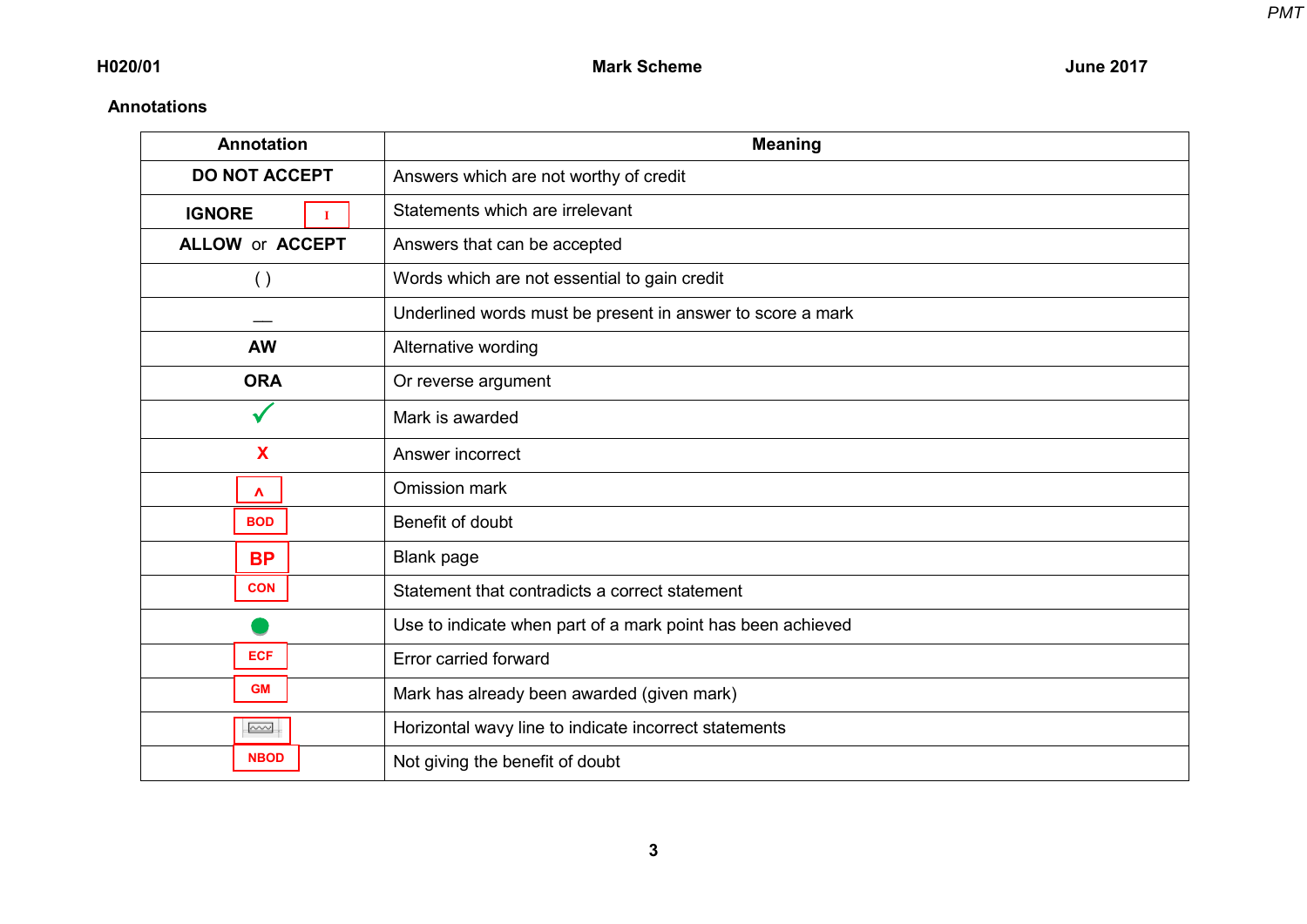## **H020/01 Mark Scheme June 2017**

#### **Subject-specific Marking Instructions**

### **INTRODUCTION**

Your first task as an Examiner is to become thoroughly familiar with the material on which the examination depends. This material includes:

- the specification, especially the assessment objectives
- the question paper
- the mark scheme.

You should ensure that you have copies of these materials.

You should ensure also that you are familiar with the administrative procedures related to the marking process. These are set out in the OCR booklet **Instructions for Examiners**. If you are examining for the first time, please read carefully **Appendix 5 Introduction to Script Marking: Notes for New Examiners**.

Please ask for help or guidance whenever you need it. Your first point of contact is your Team Leader.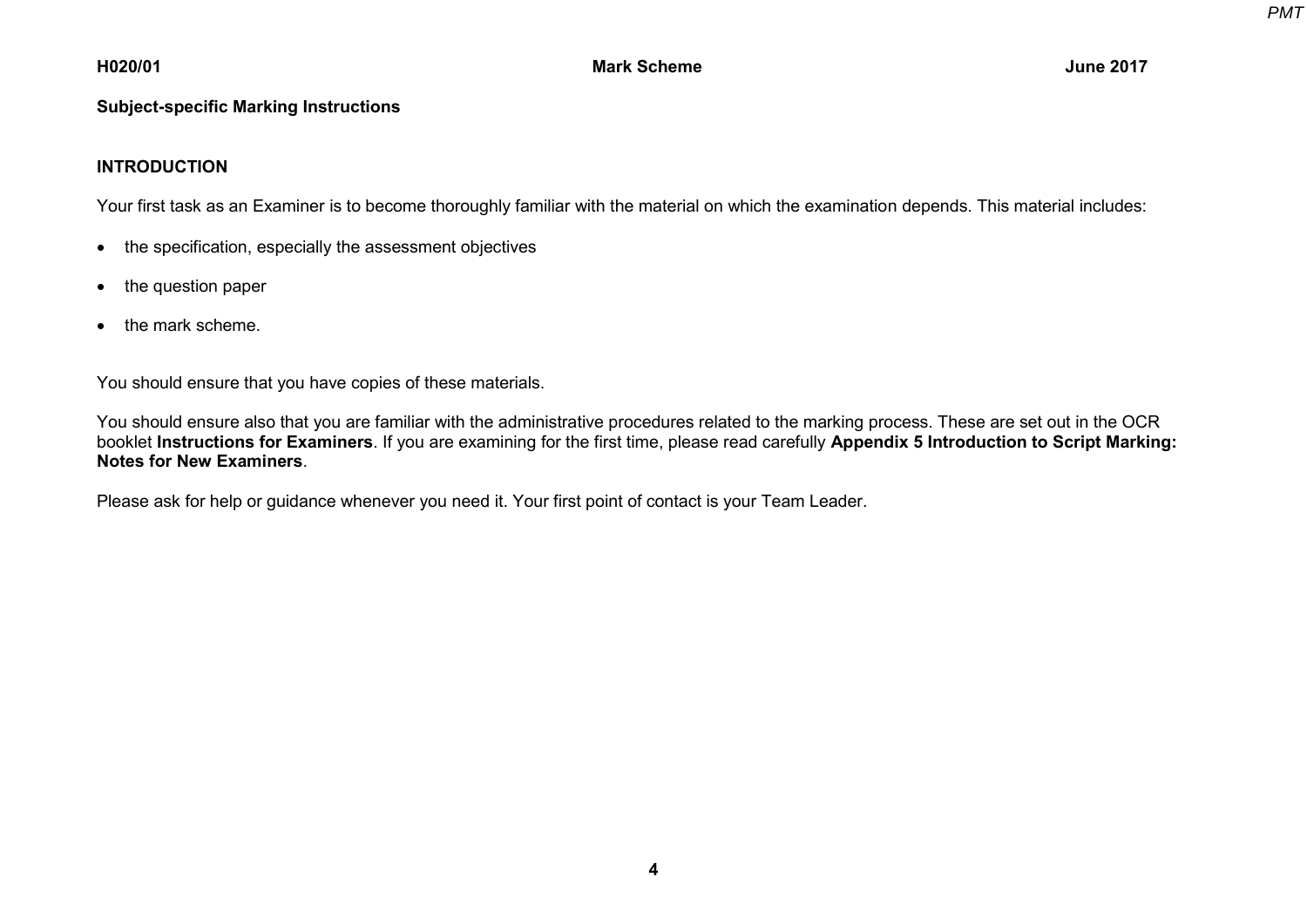**H020/01 Mark Scheme June 2017**

| Question                |  | <b>Marks</b><br><b>Answer</b>                                                                                                                                                                                                                                                                                               |    | <b>Guidance</b> |  |  |  |
|-------------------------|--|-----------------------------------------------------------------------------------------------------------------------------------------------------------------------------------------------------------------------------------------------------------------------------------------------------------------------------|----|-----------------|--|--|--|
|                         |  | Mark the letter that is in the box. Credit a letter that is clearly the intended answer if the letter in the box is crossed out. Do not<br>credit ambiguous letters, unless the correction is clearly thicker than the original. If there is no letter in the box, credit a very clear<br>indication of the correct answer. |    |                 |  |  |  |
| 1                       |  | $C \checkmark$                                                                                                                                                                                                                                                                                                              | 1  |                 |  |  |  |
| $\overline{\mathbf{2}}$ |  | $A \vee$                                                                                                                                                                                                                                                                                                                    |    |                 |  |  |  |
| 3                       |  | $\overline{D \vee}$                                                                                                                                                                                                                                                                                                         |    |                 |  |  |  |
| 4                       |  | $B \checkmark$                                                                                                                                                                                                                                                                                                              | 1  |                 |  |  |  |
| 5                       |  | $\overline{C}$ $\checkmark$                                                                                                                                                                                                                                                                                                 |    |                 |  |  |  |
| 6                       |  | $\overline{A}$ $\overline{v}$                                                                                                                                                                                                                                                                                               |    |                 |  |  |  |
| $\overline{7}$          |  | $\overline{D \vee}$                                                                                                                                                                                                                                                                                                         | 4  |                 |  |  |  |
| 8                       |  | $C \sim$                                                                                                                                                                                                                                                                                                                    |    |                 |  |  |  |
| 9                       |  | $\overline{C}$ $\checkmark$                                                                                                                                                                                                                                                                                                 |    |                 |  |  |  |
| 10                      |  | $B \vee$                                                                                                                                                                                                                                                                                                                    |    |                 |  |  |  |
| 11                      |  | $C \sim$                                                                                                                                                                                                                                                                                                                    |    |                 |  |  |  |
| 12                      |  | $A \vee$                                                                                                                                                                                                                                                                                                                    | 1  | <b>ACCEPT B</b> |  |  |  |
| 13                      |  | $\overline{c}$ $\overline{v}$                                                                                                                                                                                                                                                                                               | 1  |                 |  |  |  |
| 14                      |  | $A \vee$                                                                                                                                                                                                                                                                                                                    | 1  |                 |  |  |  |
| 15                      |  | $\overline{B}$ $\overline{v}$                                                                                                                                                                                                                                                                                               |    |                 |  |  |  |
| 16                      |  | $C \sim$                                                                                                                                                                                                                                                                                                                    |    |                 |  |  |  |
| 17                      |  | $A \checkmark$                                                                                                                                                                                                                                                                                                              | 1  |                 |  |  |  |
| 18                      |  | $\overline{D \vee}$                                                                                                                                                                                                                                                                                                         | 1  | <b>ACCEPT A</b> |  |  |  |
| 19                      |  | $C \sim$                                                                                                                                                                                                                                                                                                                    | 1  |                 |  |  |  |
| 20                      |  | $B \vee$                                                                                                                                                                                                                                                                                                                    | 1  |                 |  |  |  |
|                         |  | <b>Total</b>                                                                                                                                                                                                                                                                                                                | 20 |                 |  |  |  |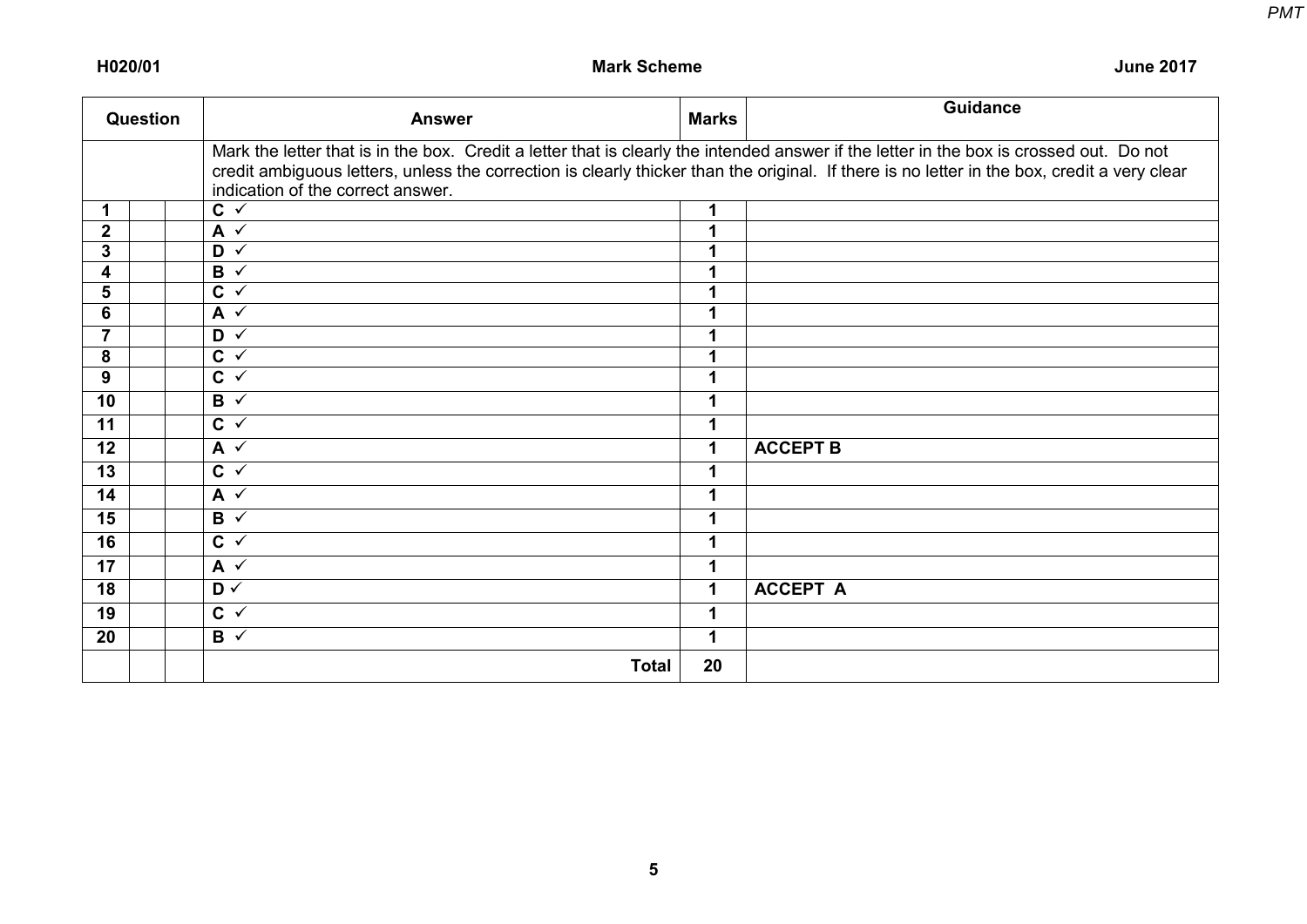|    | Question |      | <b>Answer</b>                                                         | <b>Marks</b> | Guidance                                                                                                                                                                                  |
|----|----------|------|-----------------------------------------------------------------------|--------------|-------------------------------------------------------------------------------------------------------------------------------------------------------------------------------------------|
| 21 | (a)      | (i)  | Only credit answers referring to root tips not the root<br>in general | 2 max        |                                                                                                                                                                                           |
|    |          |      | site of, cell division / cell replication / growth $\checkmark$       |              | <b>ACCEPT</b> area where many cells are undergoing mitosis<br><b>ACCEPT</b> site of cell reproduction<br>DO NOT ACCEPT cell growth<br>DO NOT ACCEPT cell repair                           |
|    |          |      | is meristem(atic tissue) $\checkmark$                                 |              |                                                                                                                                                                                           |
|    |          |      | no, chlorophyll / chloroplasts, present √                             |              |                                                                                                                                                                                           |
| 21 | (a)      | (ii) |                                                                       | $\mathbf 1$  | Mark the first answer only. If additional incorrect<br>answer given, then 0 marks                                                                                                         |
|    |          |      |                                                                       |              | <b>ACCEPT</b> phonetic spelling as long as it is not ambiguous                                                                                                                            |
|    |          |      | acetic orcein / methylene blue / toluidine blue √                     |              | ACCEPT Nile blue / Acridine orange / Ethidium bromide /<br>Methyl green / Safranine / Leishman's / Crystal violet /<br>Eosin blue / Sybr green / Gram stain /<br>(Eosin and) haematoxylin |
|    |          |      |                                                                       |              | DO NOT ACCEPT stains that are not,<br>nucleus / DNA specific<br>e.g. Methyl blue / Methyl orange / Congo red / lodine /<br>Iodine solution / ink / Evans blue / Sudan red                 |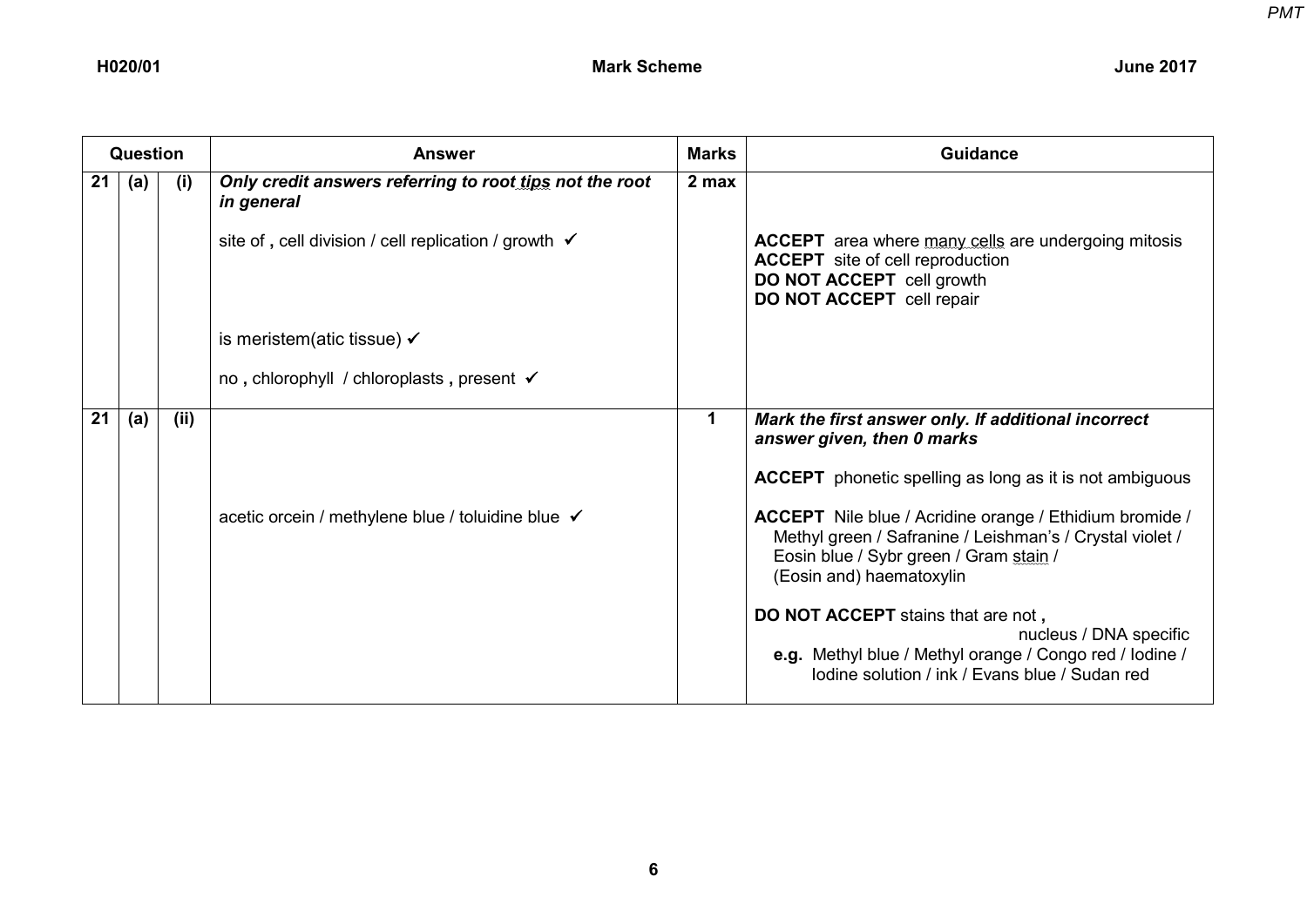|    | <b>Question</b> | <b>Answer</b>                        | <b>Marks</b>   | <b>Guidance</b>                                                                                                                                                                                                                        |
|----|-----------------|--------------------------------------|----------------|----------------------------------------------------------------------------------------------------------------------------------------------------------------------------------------------------------------------------------------|
| 21 | (b)             | 11.91 $\mu$ m $\checkmark\checkmark$ | $\overline{2}$ | Correct answer = 2 marks (indicated by 2 ticks) even<br>if no working shown<br><b>ACCEPT</b> 11.06 to 12.77 $\mu$ m<br><b>ACCEPT</b> 1.106 x 10 <sup>-5</sup> m to 1.277 x 10 <sup>-5</sup> m<br>[sig figs retained for standard form] |
|    |                 |                                      |                | Otherwise, Award ONE mark for:                                                                                                                                                                                                         |
|    |                 |                                      |                | correct final answer without (correct) unit                                                                                                                                                                                            |
|    |                 |                                      |                | <b>OR</b>                                                                                                                                                                                                                              |
|    |                 |                                      |                | correct final answer to wrong number of dp<br>or incorrectly rounded                                                                                                                                                                   |
|    |                 |                                      |                | <b>OR</b>                                                                                                                                                                                                                              |
|    |                 |                                      |                | seeing (one graticule division =) $20 \div 2.35 = 8.51$                                                                                                                                                                                |
|    |                 |                                      |                | <b>OR</b>                                                                                                                                                                                                                              |
|    |                 |                                      |                | seeing (measurement of nucleus = )<br>1.3 to 1.5 (graticule / eye piece) units / divisions<br>or<br>1.3 to 1.5 cm<br>or<br>13 to 15 (graticule / eye piece) units / division<br>or<br>13 to 15 mm                                      |
|    |                 |                                      |                | <b>OR</b>                                                                                                                                                                                                                              |
|    |                 |                                      |                | diameter = 110.63 to 127.65 $\mu$ m                                                                                                                                                                                                    |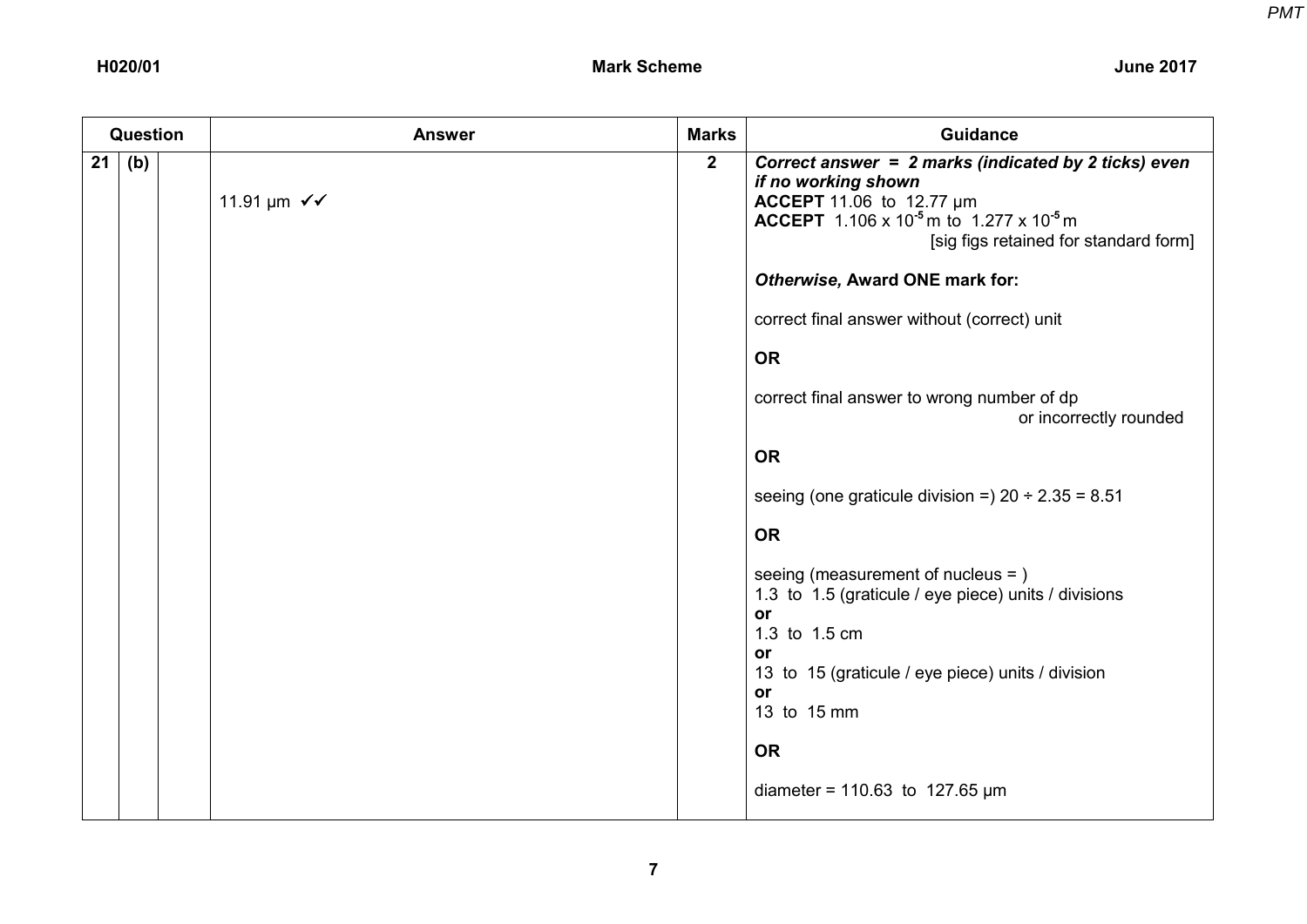|    | Question |  | <b>Answer</b>                                                                                                                                                                         |              | <b>Guidance</b>                                                                  |  |
|----|----------|--|---------------------------------------------------------------------------------------------------------------------------------------------------------------------------------------|--------------|----------------------------------------------------------------------------------|--|
| 22 | (a)      |  |                                                                                                                                                                                       | $\mathbf{3}$ | ACCEPT ORA for glucose for mps 1, 2 3 & 4 only                                   |  |
|    |          |  | glycogen is                                                                                                                                                                           |              |                                                                                  |  |
|    |          |  | insoluble, so has no effect on,<br>1.<br>water potential / $\Psi$ (of cell) $\checkmark$                                                                                              |              | 1 ACCEPT insoluble so has no osmotic effect (on cell)                            |  |
|    |          |  | metabolically inactive ✔<br>$\mathbf{2}$                                                                                                                                              |              |                                                                                  |  |
|    |          |  | compact / lots can be stored in a small space $\checkmark$<br>3                                                                                                                       |              |                                                                                  |  |
|    |          |  | 4 able to store, large amounts / lots, of energy $\checkmark$                                                                                                                         |              |                                                                                  |  |
|    |          |  | (highly branched so) has lots of ends for,<br>5<br>adding / removing, glucose (when needed)<br>or<br>can be broken down, fast / quickly / rapidly,<br>to release glucose $\checkmark$ |              | <b>IGNORE</b> ref to surface area<br>5.                                          |  |
|    |          |  |                                                                                                                                                                                       |              | Note:<br>'compact so can store large amounts of energy' = 2 marks<br>(mps 3 & 4) |  |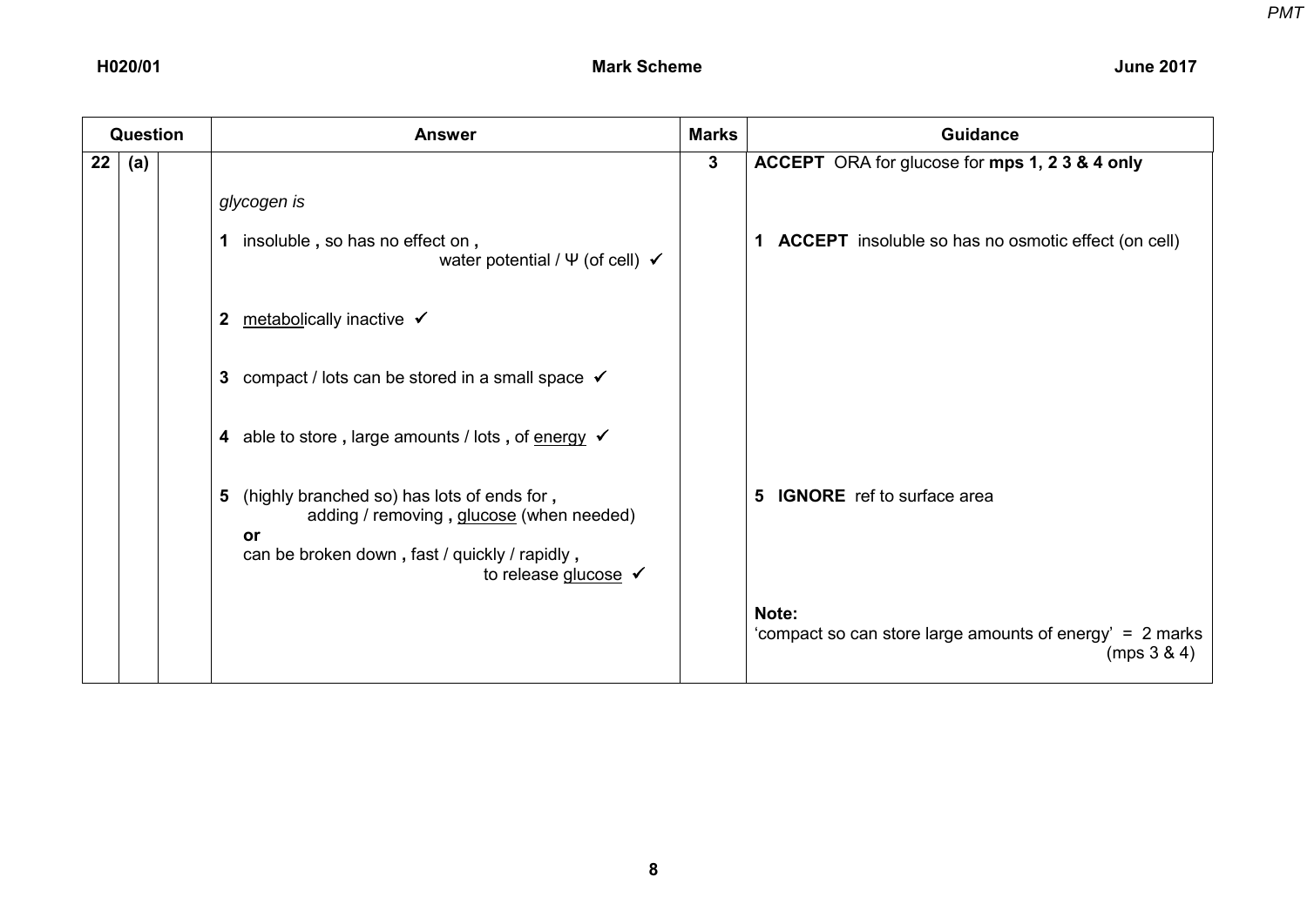|         | Question |  | <b>Answer</b>                                                   | <b>Marks</b> | Guidance                                                                                                                                                |
|---------|----------|--|-----------------------------------------------------------------|--------------|---------------------------------------------------------------------------------------------------------------------------------------------------------|
| $22 \,$ | (b)      |  |                                                                 | $3$ max $ $  | <b>NOTE</b> answers must be the in context of <b>protein</b> transport.<br>Penalise once if a different material (e.g. gene) is<br>transported to max 2 |
|         |          |  | transport vesicle from RER $\checkmark$<br>1                    |              |                                                                                                                                                         |
|         |          |  | modification / processing / folding √<br>$\mathbf{2}$           |              | 2 ACCEPT example of modification<br>e.g. converted into a glycoprotein<br><b>ACCEPT</b> in context of RER or Golgi                                      |
|         |          |  | 3 in / at, Golgi (body / apparatus) √                           |              | 3 IGNORE SER / smooth endoplasmic reticulum                                                                                                             |
|         |          |  | 4 (packaged into) secretory vesicle √                           |              |                                                                                                                                                         |
|         |          |  | 5 vesicles move along the cytoskeleton √                        |              | 5 ACCEPT use of motor proteins / chaperones /<br>microtubules                                                                                           |
|         |          |  | (vesicle) fuses with,<br>6<br>cell surface / plasma, membrane √ |              | 6 ACCEPT merges with<br><b>DO NOT ACCEPT</b> binds / attaches / dissolves                                                                               |
|         |          |  | (secretion occurs by) exocytosis √                              |              | <b>DO NOT ACCEPT</b> exocytosis in context of excretion<br>(rather than secretion)<br><b>DO NOT ACCEPT</b> vesicle being released by<br>exocytosis      |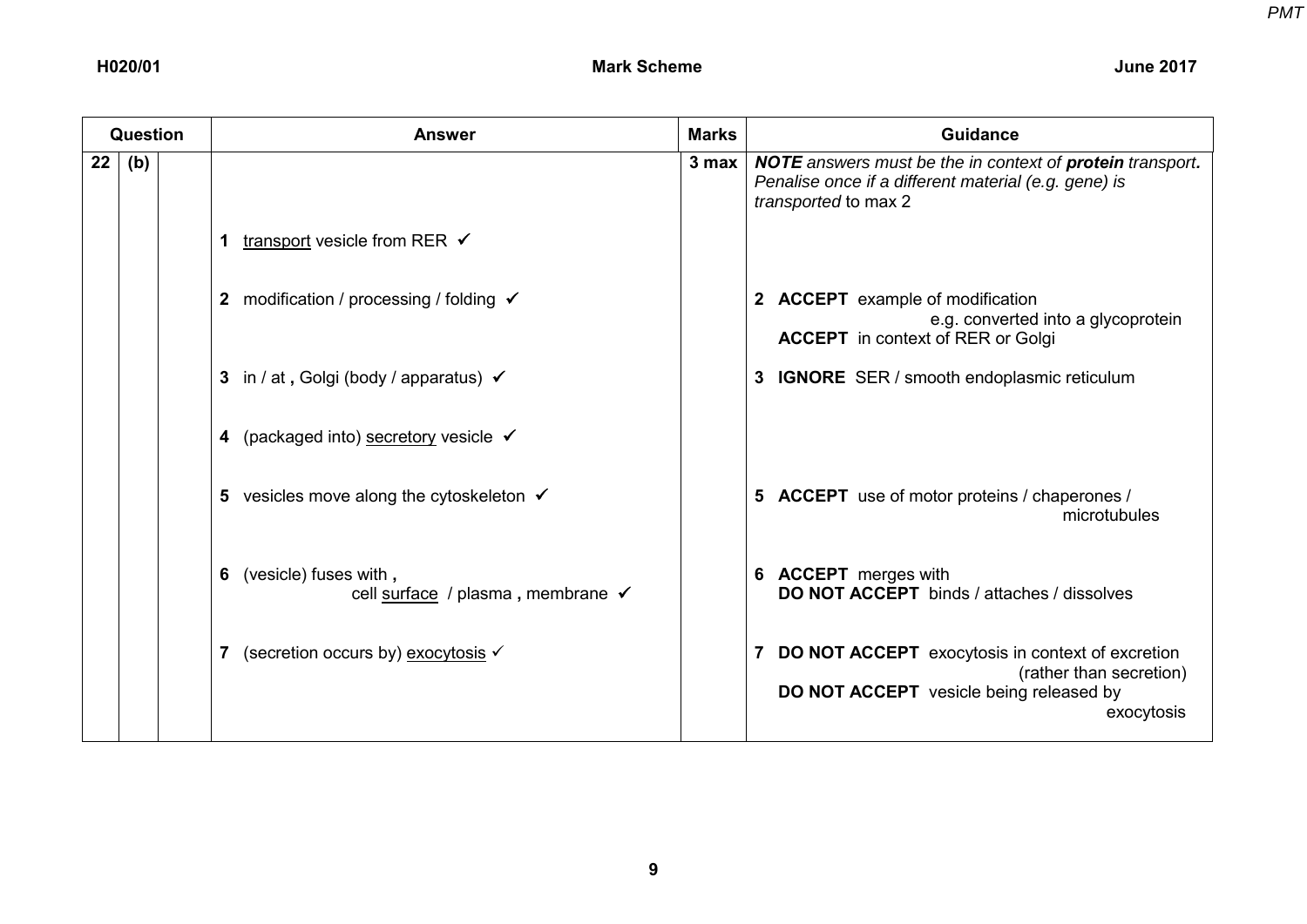|    | Question |     | <b>Answer</b>                                                                                                                                                                                                      | <b>Marks</b> | <b>Guidance</b>                                                                                                                                      |
|----|----------|-----|--------------------------------------------------------------------------------------------------------------------------------------------------------------------------------------------------------------------|--------------|------------------------------------------------------------------------------------------------------------------------------------------------------|
| 23 | (a)      |     | 1 phospholipid bilayer $\checkmark$                                                                                                                                                                                | 2 max        | <b>ACCEPT</b> mark points 1 and 2 from a clearly labelled<br>diagram                                                                                 |
|    |          |     | 2 hydrophilic / phosphate (containing), heads facing,<br>outwards / towards external environment<br><b>AND</b><br>hydrophobic / fatty acid, tails facing,<br>inwards / away from external environment $\checkmark$ |              |                                                                                                                                                      |
|    |          |     | 3 proteins / phospholipids, free to move (in membrane) $\checkmark$                                                                                                                                                |              | 3 ACCEPT membrane components / molecules,<br>free to move<br><b>IGNORE</b> fluid                                                                     |
|    |          |     | 4 proteins,<br>scattered / randomly arranged / spread throughout /<br>here and there (between the phospholipids) $\checkmark$                                                                                      |              | 4 NOTE 'embedded proteins' is not enough<br>without the random arrangement indicated<br><b>IGNORE</b> mosaic                                         |
| 23 | (b)      | (i) | (progesterone is) hydrophobic / fat soluble /<br>lipid (molecule) $\checkmark$                                                                                                                                     | $\mathbf{2}$ | <b>ACCEPT</b> non-polar / uncharged<br><b>IGNORE</b> small                                                                                           |
|    |          |     | (so) dissolves in / diffuses through / is not repelled by,<br>the phospholipid (bilayer) / hydrophobic tails /<br>fatty acid tails $\checkmark$                                                                    |              | <b>IGNORE</b> passes / moves, through / across<br>DO NOT ACCEPT diffuses through gaps,<br>in the phospholipid bilayer /<br>between the phospholipids |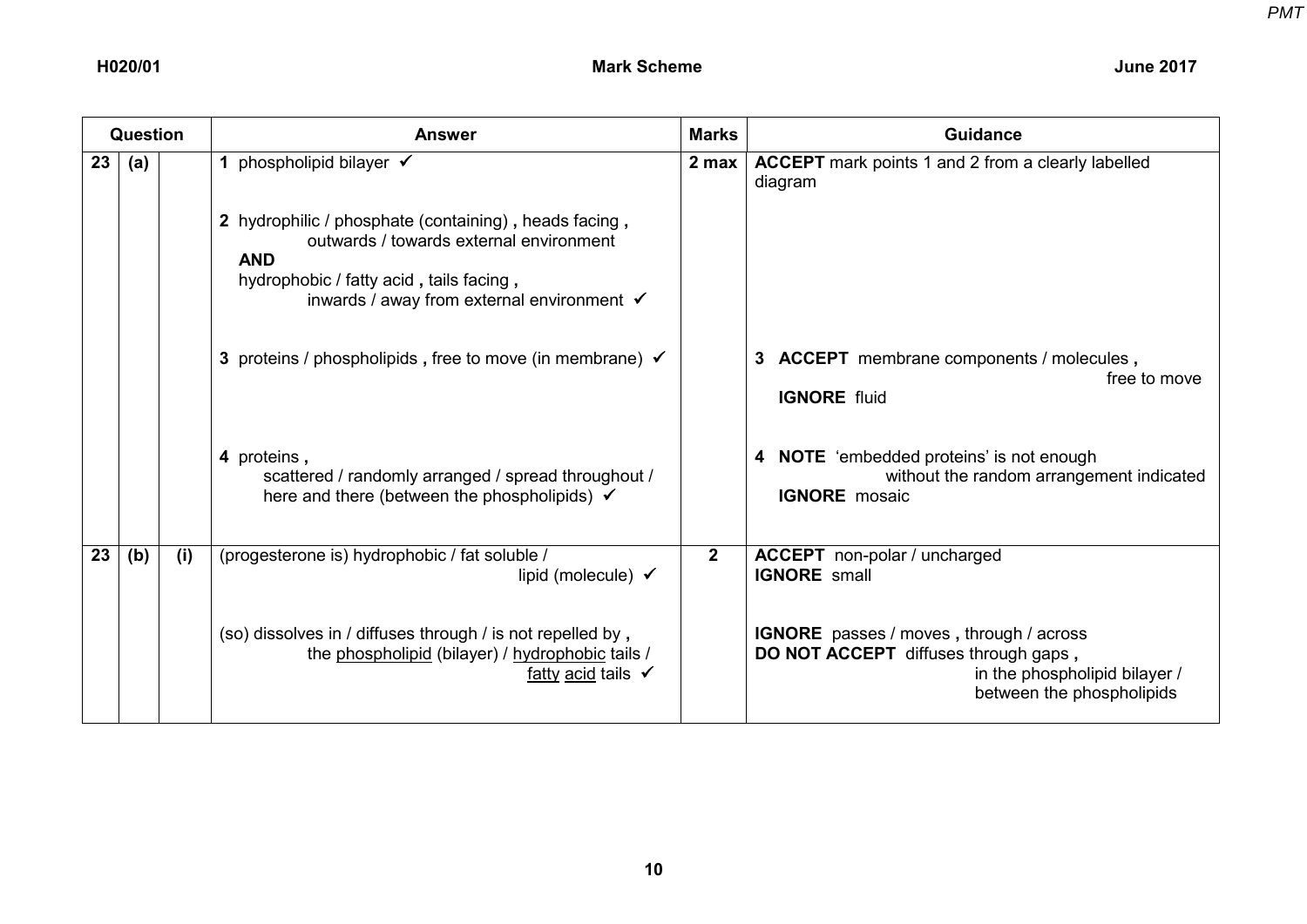|    | Question |      | <b>Answer</b>                                             | <b>Marks</b>   | <b>Guidance</b>                                                                                                                                                                                                                                                                                                                                                                                                                                                        |
|----|----------|------|-----------------------------------------------------------|----------------|------------------------------------------------------------------------------------------------------------------------------------------------------------------------------------------------------------------------------------------------------------------------------------------------------------------------------------------------------------------------------------------------------------------------------------------------------------------------|
| 23 | (b)      | (ii) |                                                           | $\mathbf 1$    | Mark the first answer only. If additional incorrect<br>answer given, then 0 marks                                                                                                                                                                                                                                                                                                                                                                                      |
|    |          |      | water / oxygen / carbon dioxide √                         |                | <b>ACCEPT</b> correct formulae<br><b>DO NOT ACCEPT</b> incorrect formulae<br><b>ACCEPT</b> (named) alcohol / (other) named steroid hormone<br>/ triglyceride / glucose / vitamins / proteins / enzymes /<br>(named) amino acid / anabolic steroid(s) etc<br>(all of which are molecules and can cross the<br>membrane by a passive or active method)<br><b>DO NOT ACCEPT</b> elemental ions (e.g. $K^+ / Na^+ / Ca^{2+}$ etc)<br>element (e.g. sodium / potassium etc) |
| 23 | (c)      | (i)  | channel / carrier / transport / cotransporter, proteins √ | 1              | <b>ACCEPT</b> sodium potassium pump / Na <sup>+</sup> K <sup>+</sup> pump                                                                                                                                                                                                                                                                                                                                                                                              |
| 23 | (c)      | (ii) |                                                           | 2 <sup>1</sup> | In any order                                                                                                                                                                                                                                                                                                                                                                                                                                                           |
|    |          |      | adenine $\checkmark$                                      |                | <b>IGNORE A</b><br><b>DO NOT ACCEPT</b> adenosine / other named base                                                                                                                                                                                                                                                                                                                                                                                                   |
|    |          |      | ribose $\checkmark$                                       |                | <b>DO NOT ACCEPT</b> deoxyribose / other named pentose                                                                                                                                                                                                                                                                                                                                                                                                                 |
|    |          |      |                                                           |                | <b>ACCEPT FOR 1 MARK:</b><br>nitrogenous base and pentose / 5C sugar                                                                                                                                                                                                                                                                                                                                                                                                   |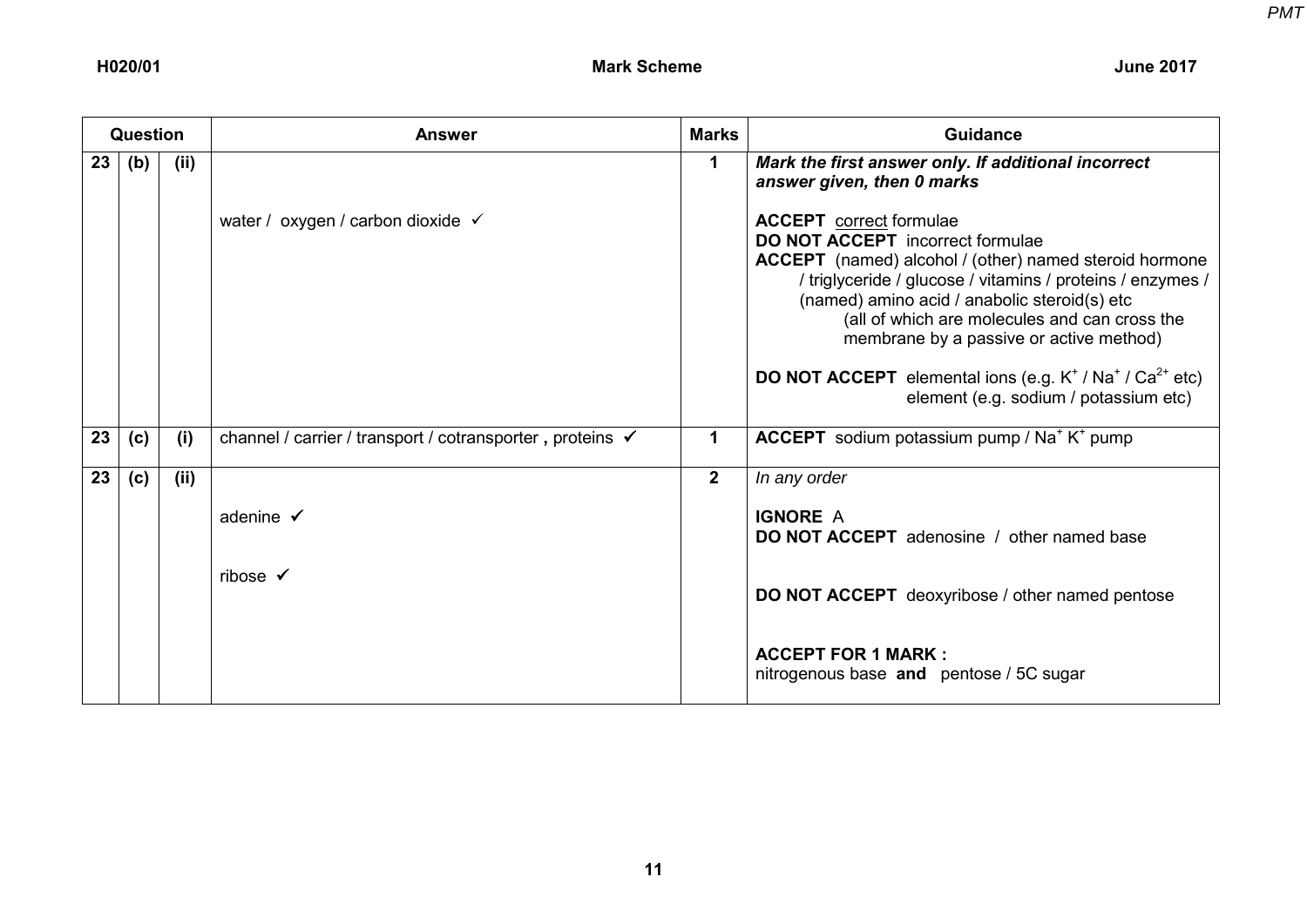|    | Question |     | <b>Answer</b>                           | <b>Marks</b>            | <b>Guidance</b>                                                                                                                                                                                                                                                                                                                   |
|----|----------|-----|-----------------------------------------|-------------------------|-----------------------------------------------------------------------------------------------------------------------------------------------------------------------------------------------------------------------------------------------------------------------------------------------------------------------------------|
| 23 | (d)      | (i) | 3.83 $\checkmark \checkmark \checkmark$ | $\overline{\mathbf{3}}$ | Mark answer on answer line.<br>If no answer on answer line then look for a clear 'final'<br>answer in the working.<br>Correct answer = 3 marks (indicated by 3 ticks) even if<br>no working shown<br><b>IGNORE</b> minus sign                                                                                                     |
|    |          |     |                                         |                         | AWARD max 2 for correct answer not to 2dp<br>or for $3^5$ / <sub>6</sub><br>If answer is incorrect<br><b>AWARD</b> 1 mark for (calculating difference between means):<br>$0.44 - 0.21 = 0.23$<br><b>OR</b><br>$0.21 - 0.44 = -0.23$<br><b>AWARD 1 mark for:</b><br>$\sqrt{0.06^2 + 0.18^2}$<br>10 <sup>°</sup><br>10<br><b>OR</b> |
|    |          |     |                                         |                         | $\sqrt{0.0036} + 0.0324$<br>10<br>10 <sup>°</sup><br><b>OR</b><br>$\sqrt{0.00036} + 0.00324$                                                                                                                                                                                                                                      |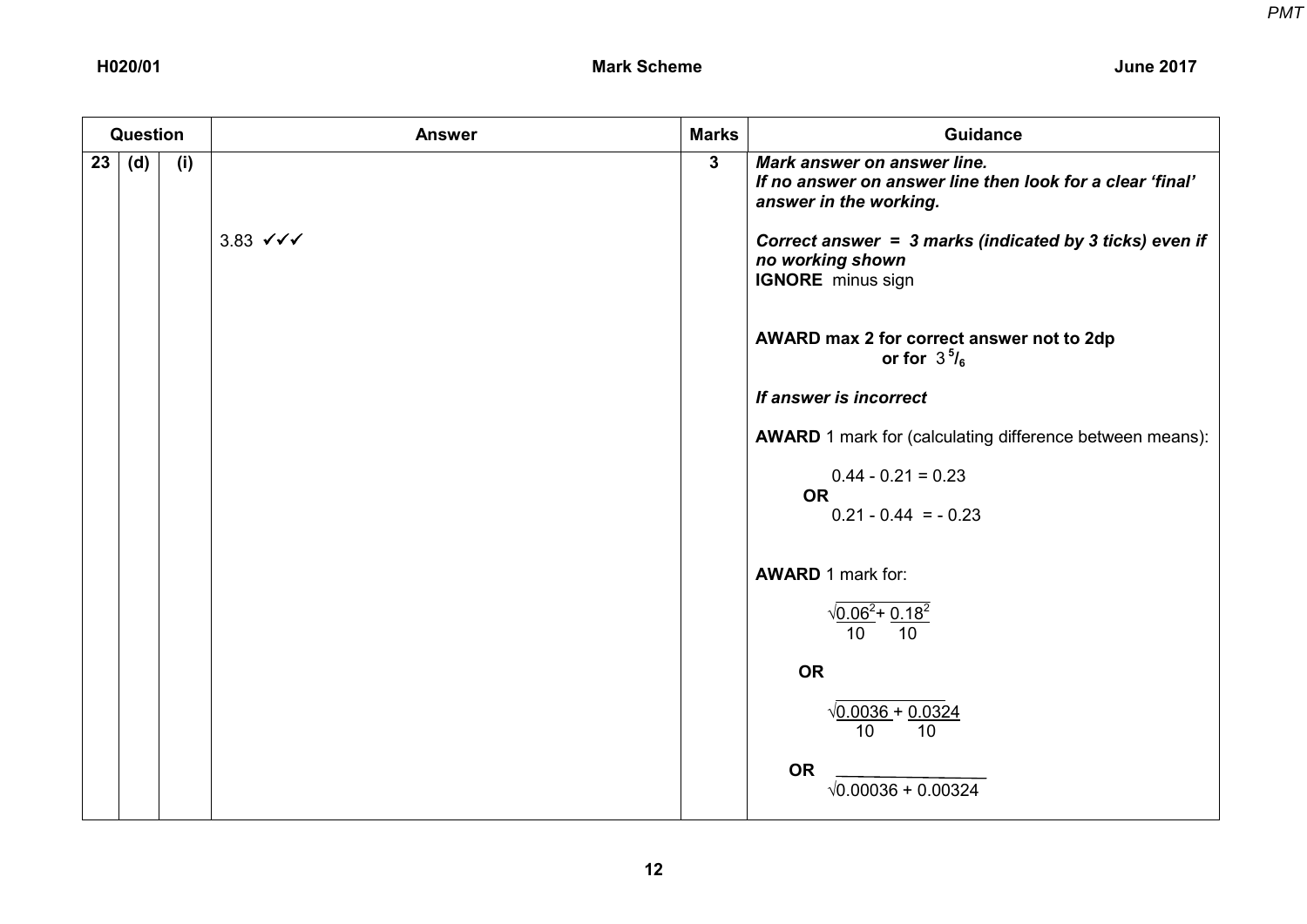| <b>Question</b> |     |      | <b>Answer</b>                                                                                                                                                                                                                                                               | <b>Marks</b> | <b>Guidance</b>                                                                                                |
|-----------------|-----|------|-----------------------------------------------------------------------------------------------------------------------------------------------------------------------------------------------------------------------------------------------------------------------------|--------------|----------------------------------------------------------------------------------------------------------------|
| 23              | (d) | (ii) | If answer to $(d)(i)$ is greater than 2.10 then                                                                                                                                                                                                                             | $\mathbf{2}$ | If no answer for $(d)(i)$ , then allow 1 max for correctly<br>stating when to, accept / reject, H <sub>0</sub> |
|                 |     |      | rejected because value of t is<br>higher than critical value $\checkmark$<br>$(Ho$ is rejected so) the difference (between the means),<br>is significant / not due to chance $\checkmark$                                                                                   |              | <b>ACCEPT</b> H <sub>o</sub> is rejected because 3.83 is greater than 2.10                                     |
|                 |     |      | If answer to $(d)(i)$ is less than 2.10 (including negative<br>numbers) then<br>accepted because value of t is<br>lower than critical value $\checkmark$<br>$(Ho$ is accepted so) the difference (between the means),<br>is not significant / is due to chance $\checkmark$ |              | <b>ACCEPT</b> $H_0$ is accepted because 't value' is less than 2.10                                            |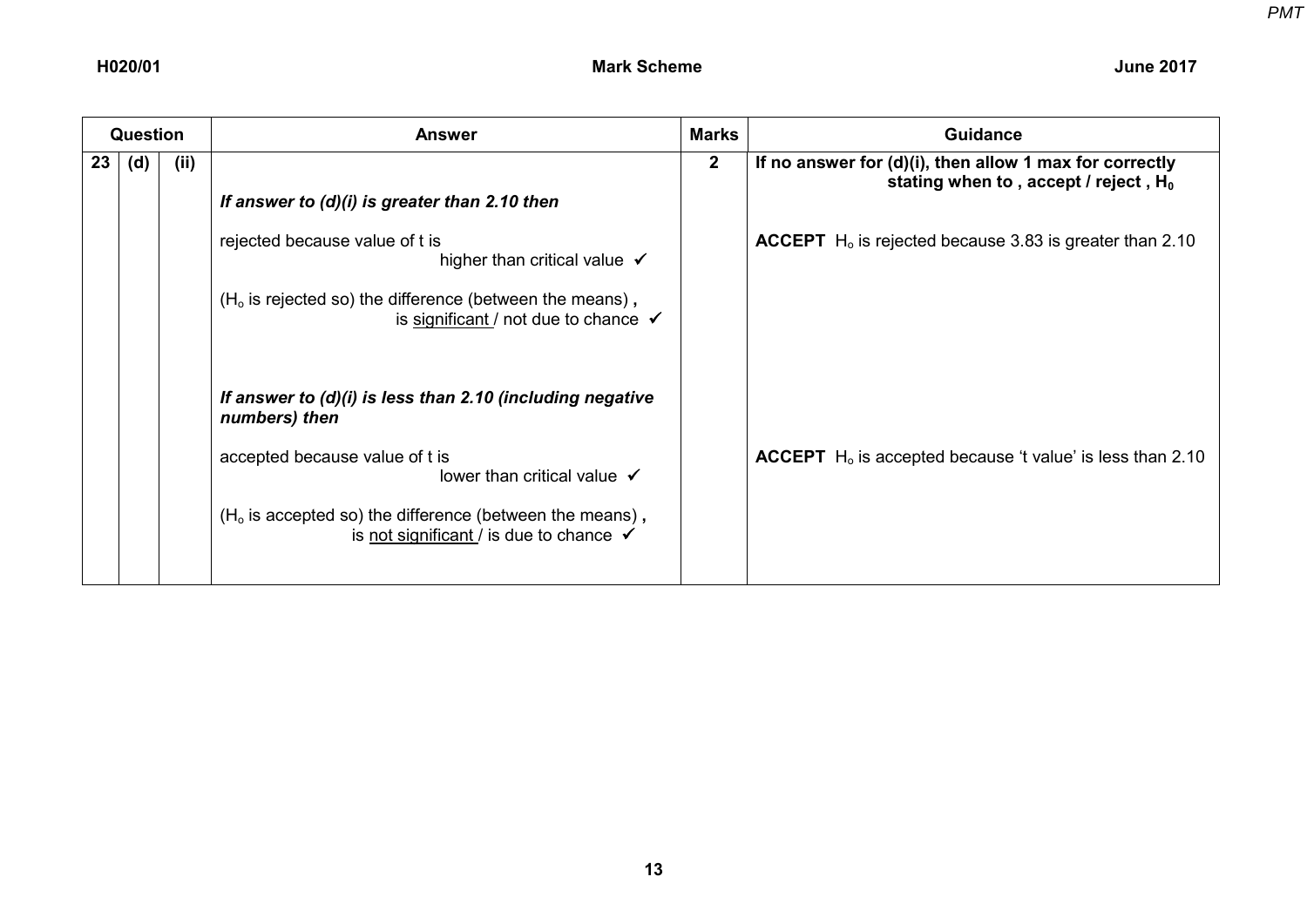|    | Question |  | <b>Answer</b>                                                                                                                                                                                                                                                                                     | <b>Marks</b> | <b>Guidance</b>                                                                                                                                                                                                   |
|----|----------|--|---------------------------------------------------------------------------------------------------------------------------------------------------------------------------------------------------------------------------------------------------------------------------------------------------|--------------|-------------------------------------------------------------------------------------------------------------------------------------------------------------------------------------------------------------------|
| 23 | (e)      |  |                                                                                                                                                                                                                                                                                                   | 3 max        | Award marks from any D or E statements but max 2<br>explain marks (E)<br>Put just a tick for D marks and green blob by the tick for<br>E marks to ensure max 2 E marks awarded                                    |
|    |          |  |                                                                                                                                                                                                                                                                                                   |              | <b>IGNORE</b> 'as temperature increases' unqualified                                                                                                                                                              |
|    |          |  | <b>E1</b> an increase in pigment (leaking out of cells)<br>increases absorbance ✔                                                                                                                                                                                                                 |              | <b>E1 ACCEPT</b> as clearly linked ideas                                                                                                                                                                          |
|    |          |  | at low(er) temperature<br>D2 there is, little/ no, change in absorbance $\checkmark$                                                                                                                                                                                                              |              | For D <sub>2</sub> and E <sub>2</sub><br>if temperatures are quoted without 'low(er)' then $\mathrm{^{\circ}C}$ must be<br>used at least once<br>any range starting at 0 and ending between 20 and $40^{\circ}$ C |
|    |          |  | <b>E2</b> membrane is, (still) intact / undamaged $\checkmark$                                                                                                                                                                                                                                    |              |                                                                                                                                                                                                                   |
|    |          |  | at high(er) temperature<br><b>D3</b> there is a (steep) increase in absorbance $\checkmark$<br>(pigment, leaves cells / leaks out when)<br>E3<br>membrane becomes more permeable /<br>membrane is damaged /<br>membrane disrupted /<br>phospholipids melt /<br>phospholipids move further apart / |              | For D3 and E3<br>if temperatures are quoted without 'high(er)' then $\mathrm{C}$ must<br>be used at least once<br>above $30/40^{\circ}$ C                                                                         |
|    |          |  | proteins denature (or described) √                                                                                                                                                                                                                                                                |              | <b>IGNORE</b> enzymes denature                                                                                                                                                                                    |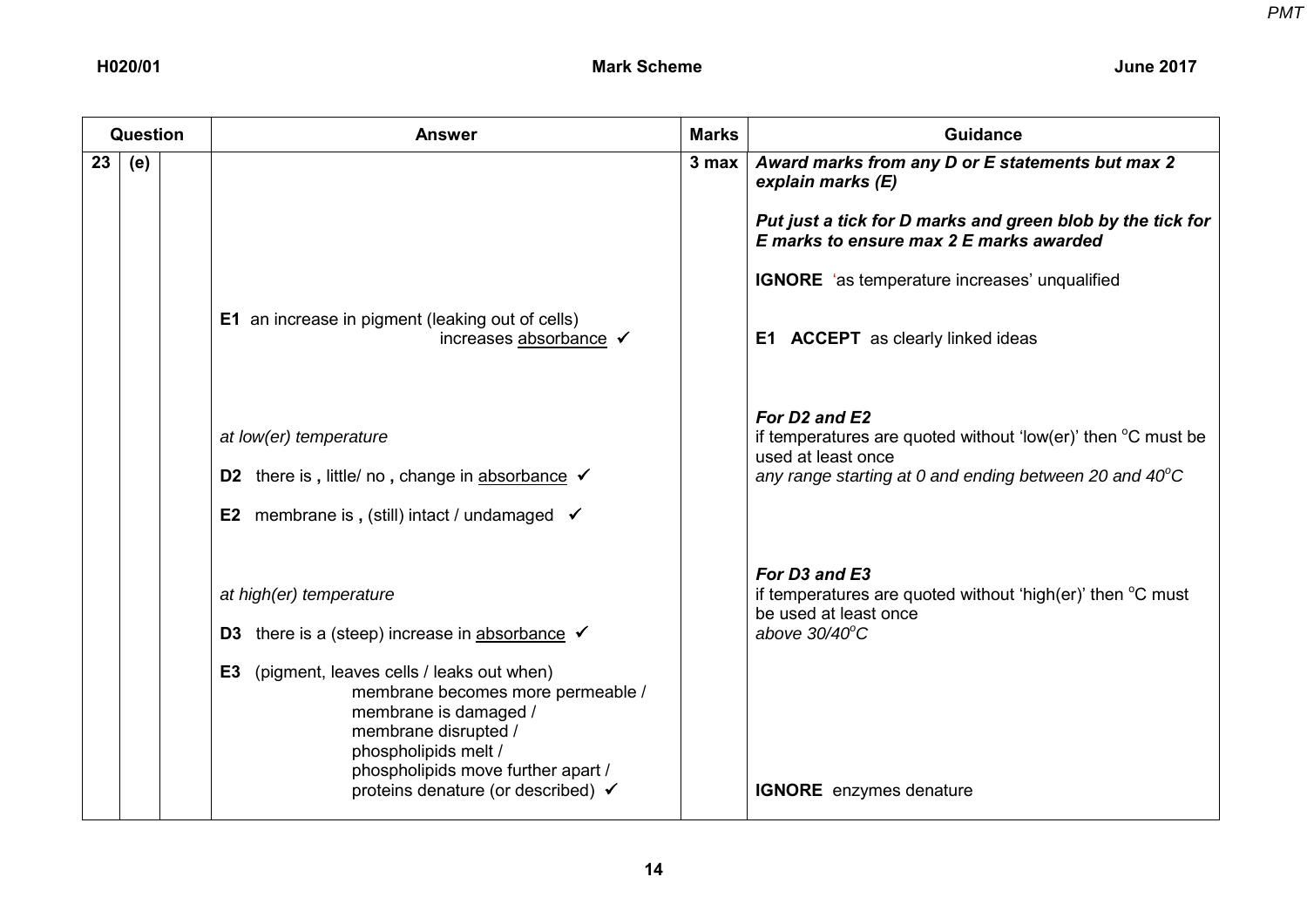|    | <b>Question</b> |       | <b>Answer</b>                                                                                                               | <b>Marks</b> | <b>Guidance</b>                                                                                                       |
|----|-----------------|-------|-----------------------------------------------------------------------------------------------------------------------------|--------------|-----------------------------------------------------------------------------------------------------------------------|
| 24 | (a)             | (i)   | ribosome(s) $\checkmark$                                                                                                    | 1            | If additional incorrect answer given, then 0 marks                                                                    |
| 24 | (a)             | (ii)  |                                                                                                                             | $\mathbf{2}$ | In either order                                                                                                       |
|    |                 |       | (Eu)bacteria √                                                                                                              |              | <b>DO NOT ACCEPT</b> bacterium                                                                                        |
|    |                 |       | Archaea(bacteria) ✔                                                                                                         |              | <b>ACCEPT</b> phonetic spelling                                                                                       |
| 24 | (a)             | (iii) | nucleus $\checkmark$                                                                                                        | 2 max        | Mark the first two answers but<br><b>IGNORE</b> multicellular<br>DO NOT ACCEPT microtubule / cytoskeleton / centriole |
|    |                 |       | DNA with, histones / (associated) proteins √                                                                                |              |                                                                                                                       |
|    |                 |       | linear DNA $\checkmark$                                                                                                     |              | <b>IGNORE</b> chromosome                                                                                              |
|    |                 |       | (named) membrane bound organelles √                                                                                         |              | <b>IGNORE</b> chloroplast                                                                                             |
|    |                 |       | 80s ribosomes ✔                                                                                                             |              | <b>ACCEPT</b> large(r) ribosomes                                                                                      |
| 24 | (b)             |       | 1 scientific, conferences / meetings $\checkmark$                                                                           | 2 max        |                                                                                                                       |
|    |                 |       | 2 peer review / approving the work for publication /<br>publication in (reputable) scientific journal √                     |              | 2 ACCEPT analysing the procedures and data<br>of the investigation                                                    |
|    |                 |       | replication of work<br>$\mathbf{3}$<br>(by others to see if the same results are obtained) $\checkmark$                     |              | 3 ACCEPT (others) repeat the experiments                                                                              |
|    |                 |       | look for more (supporting) evidence<br>4<br>(e.g. from other peoples' work /<br>investigating other molecules) $\checkmark$ |              | 4 Other molecules could include cytochrome C                                                                          |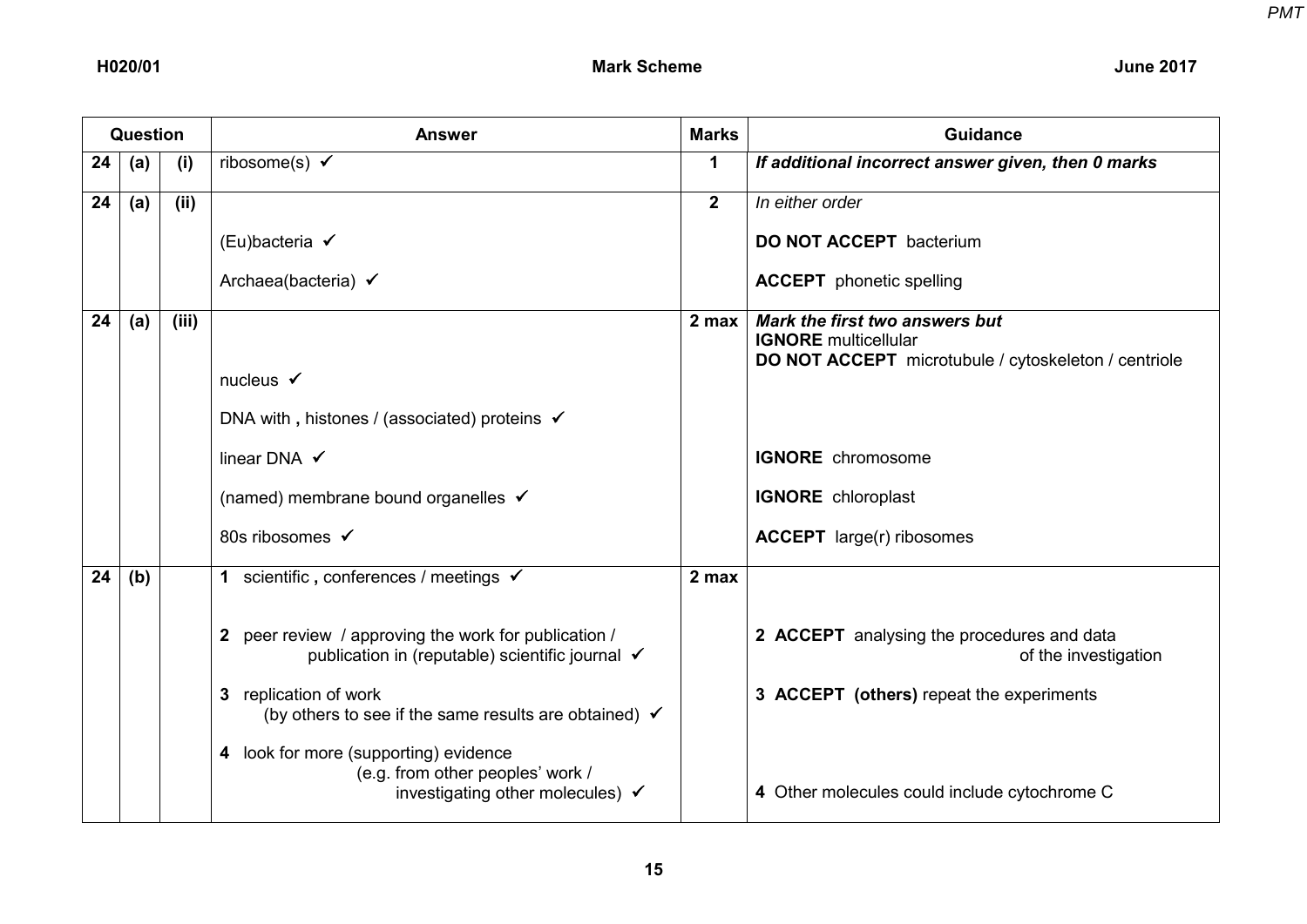| <b>Question</b> |     |      | <b>Answer</b>                                                                                                                                                                                               | <b>Marks</b> | <b>Guidance</b>                                                                            |
|-----------------|-----|------|-------------------------------------------------------------------------------------------------------------------------------------------------------------------------------------------------------------|--------------|--------------------------------------------------------------------------------------------|
| 25              | (a) | (i)  | (new DNA molecule comprises)<br>one, original / old / parent, strand<br>and one new strand $\checkmark$<br>each strand (of DNA molecule) acts as a template strand<br>(for a new double helix) $\checkmark$ | 1 max        | <b>DO NOT ACCEPT</b> 'DNA strand' instead of 'DNA molecule'                                |
| 25              | (a) | (ii) |                                                                                                                                                                                                             | 4 max        | Mark the first 2 enzymes mentioned                                                         |
|                 |     |      |                                                                                                                                                                                                             |              | NOTE only award the function mark when linked to the<br>correct enzyme                     |
|                 |     |      |                                                                                                                                                                                                             |              | <b>IGNORE</b> ligase                                                                       |
|                 |     |      | E1 (DNA) helicase $\checkmark$<br>F1 unzips the DNA molecule /<br>breaks hydrogen bonds<br>(between complementary bases) /<br>separates the (2) strands $\checkmark$                                        |              | <b>F1 IGNORE</b> unwinds the DNA molecule                                                  |
|                 |     |      | E2 DNA polymerase $\checkmark$                                                                                                                                                                              |              | <b>E2 DO NOT ACCEPT</b> RNA polymerase                                                     |
|                 |     |      | F2 forms phosphodiester bonds /<br>joins (adjacent) nucleotides /<br>forms sugar-phosphate backbone ✔                                                                                                       |              | F2 DO NOT ACCEPT forms H bonds<br><b>ACCEPT</b> checks for errors (in nucleotide sequence) |
|                 |     |      | <b>Also creditworthy</b><br>E3 gyrase $\checkmark$                                                                                                                                                          |              |                                                                                            |
|                 |     |      | <b>F3</b> unwinds / uncoils, the DNA $\checkmark$                                                                                                                                                           |              |                                                                                            |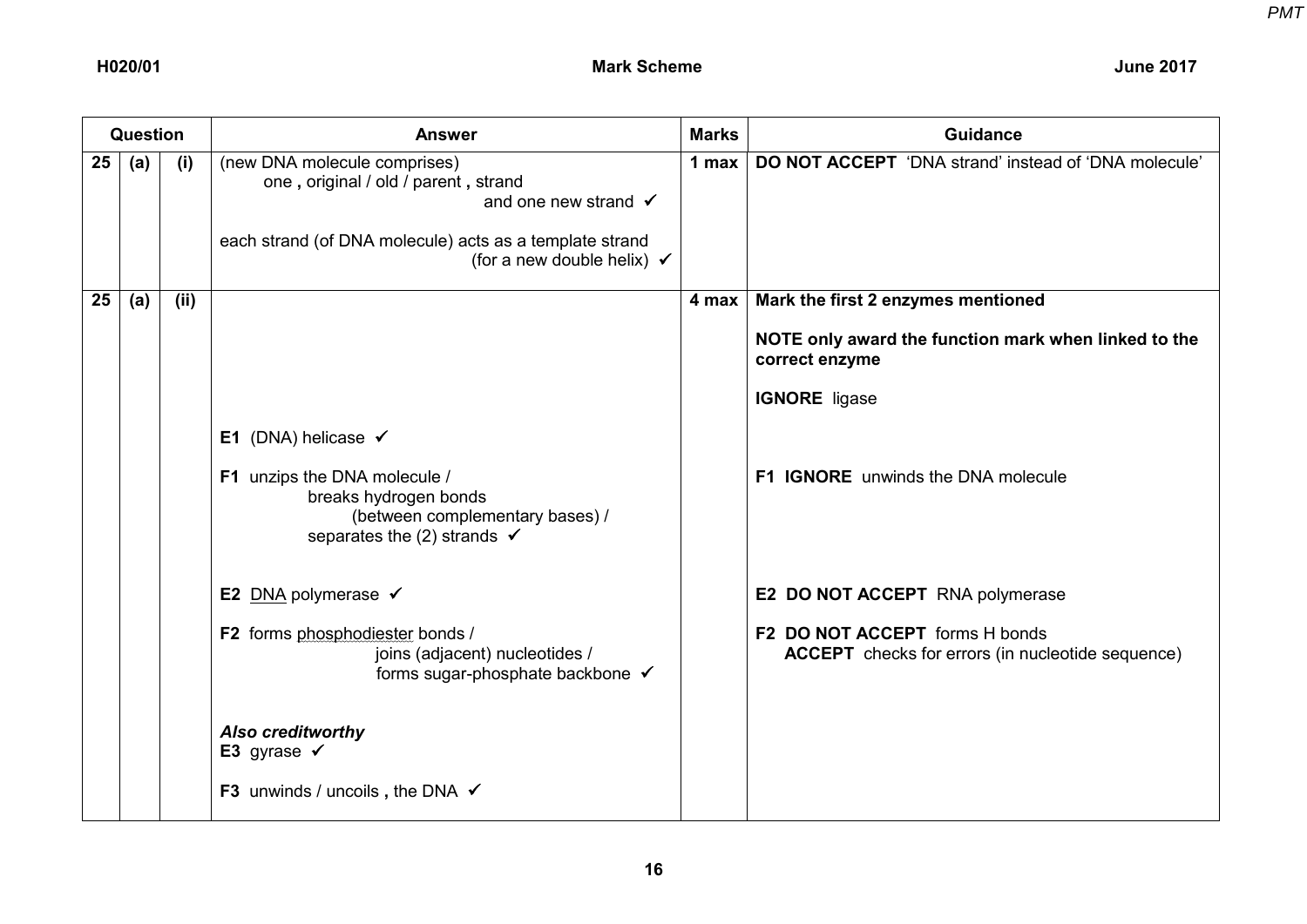| <b>Question</b> |     | <b>Answer</b>                                                                                                              | <b>Marks</b> | <b>Guidance</b>                                                                |
|-----------------|-----|----------------------------------------------------------------------------------------------------------------------------|--------------|--------------------------------------------------------------------------------|
| 25              | (b) |                                                                                                                            | 2 max        | Marks can be awarded from suitably labelled /<br>annotated diagrams            |
|                 |     | tube with generation 1                                                                                                     |              | <b>ACCEPT</b> shows that (new) DNA is a hybrid                                 |
|                 |     | shows (new) DNA / band, contains,<br>light nitrogen / $N^{14}$ , and, heavy nitrogen / $N^{15}$ $\checkmark$               |              |                                                                                |
|                 |     | tube with generation 2                                                                                                     |              |                                                                                |
|                 |     | (new) DNA / band, made from only, light nitrogen / $N^{14}$ $\checkmark$                                                   |              |                                                                                |
|                 |     | so a, light / $N^{14}$ , strand of $DNA$ must be a,<br>template / parent strand, for the new molecule $\checkmark$         |              | Could be credited in context of generation 10 instead<br>(but only award once) |
|                 |     | tube with generation 10                                                                                                    |              |                                                                                |
|                 |     | (highest band gets thicker because)<br>more of the <b>DNA</b> is made from only,<br>light nitrogen / $N^{14}$ $\checkmark$ |              |                                                                                |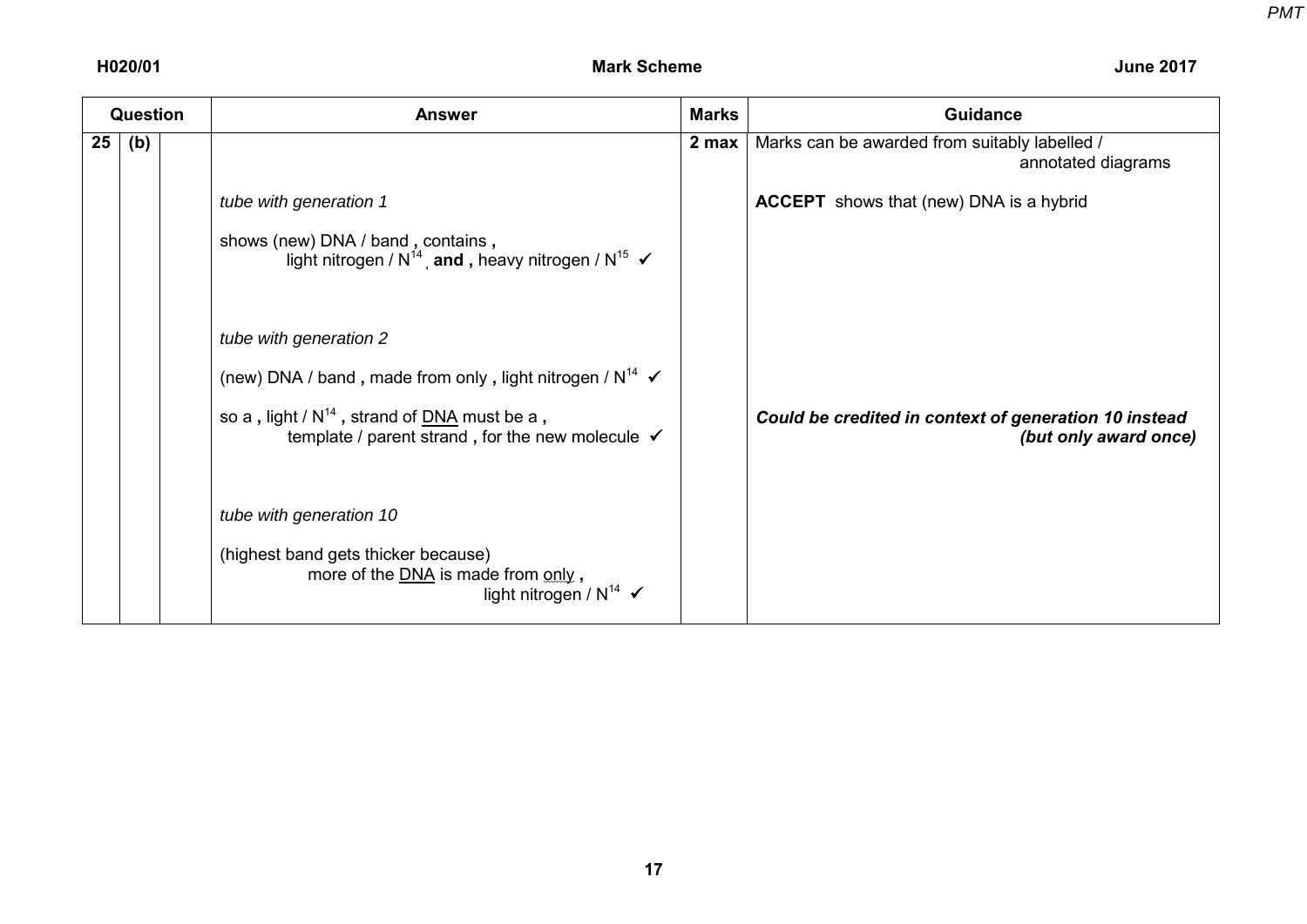| Question |     |      | <b>Answer</b>                                                                             | <b>Marks</b> | <b>Guidance</b>                                                                                                                                |
|----------|-----|------|-------------------------------------------------------------------------------------------|--------------|------------------------------------------------------------------------------------------------------------------------------------------------|
| 26       | (a) |      | 1 temperature $\checkmark$                                                                | 3 max        | <b>IGNORE</b> the numbered prompt lines and mark the $1st$ 3<br>distinct variables, whether they are on the same line or on<br>separate lines. |
|          |     |      | 2 pH $\checkmark$                                                                         |              |                                                                                                                                                |
|          |     |      | 3 concentration of, protein / gelatine $\checkmark$                                       |              | <b>IGNORE</b> amount of, protein / gelatine<br><b>IGNORE</b> substrate                                                                         |
|          |     |      | 4 volume / mass / surface area, of, protein / gelatine √                                  |              | 4 IGNORE substrate                                                                                                                             |
|          |     |      | 5 volume of, protease / bromelain / enzyme $\checkmark$                                   |              | 5 IGNORE amount of, protease / bromelain / enzyme<br><b>DO NOT ACCEPT</b> enzyme concentration                                                 |
|          |     |      | 6 same source of, enzyme / gelatine $\checkmark$                                          |              | <b>6 ACCEPT</b> use the same (type of), pineapple / gelatine                                                                                   |
|          |     |      | 7 same reaction end point $\checkmark$                                                    |              | 7 ACCEPT 'stop the time when completely broken down'<br><b>DO NOT ACCEPT</b> measure for the same time                                         |
| 26       | (b) | (i)  | 1/time or $1 \div$ time $\checkmark$                                                      | $\mathbf 1$  | <b>ACCEPT</b> 1/seconds or $1 \div$ seconds                                                                                                    |
| 26       | (b) | (ii) |                                                                                           | 2 max        | <b>IGNORE</b> reliability / accuracy<br><b>IGNORE</b> ref to 'results'                                                                         |
|          |     |      | (SD) shows spread (of data) around the mean $\checkmark$<br>1                             |              |                                                                                                                                                |
|          |     |      | all, data / concentrations, have small SD $\checkmark$<br>$\mathbf{2}$                    |              |                                                                                                                                                |
|          |     |      | (so) little variation in repeats / high repeatability $\checkmark$<br>3                   |              |                                                                                                                                                |
|          |     |      | 4 as concentration increases the SD increases<br>(in first 4 concentrations) $\checkmark$ |              | 4 ACCEPT 0.01% deviated the least and<br>0.075% deviated the most                                                                              |
|          |     |      | (so) as concentration increases repeatability<br>5.<br>decreases $\checkmark$             |              | <b>5 ACCEPT</b> greater variability of repeats at higher<br>concentrations                                                                     |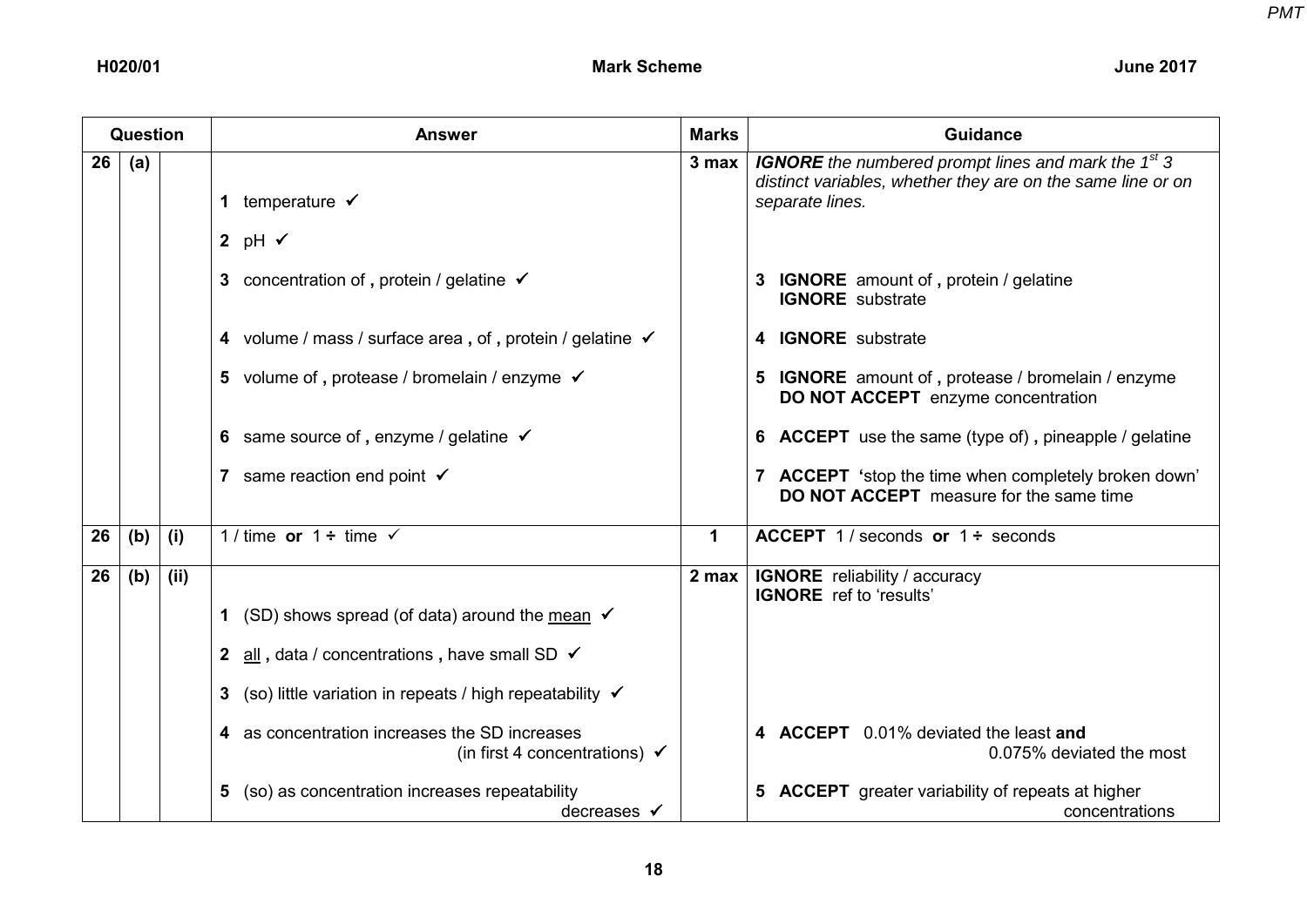| <b>Question</b> |     | <b>Answer</b>                                                                                                                                                                                                                                                                                                                                                                                                                                                                                                                                              | <b>Marks</b> | <b>Guidance</b>                                                                                                                                                                                                                                                                                                                                                                                                                                                                                                                                                                           |
|-----------------|-----|------------------------------------------------------------------------------------------------------------------------------------------------------------------------------------------------------------------------------------------------------------------------------------------------------------------------------------------------------------------------------------------------------------------------------------------------------------------------------------------------------------------------------------------------------------|--------------|-------------------------------------------------------------------------------------------------------------------------------------------------------------------------------------------------------------------------------------------------------------------------------------------------------------------------------------------------------------------------------------------------------------------------------------------------------------------------------------------------------------------------------------------------------------------------------------------|
| 26              | (c) | 1 as enzyme concentration increases<br>the rate (of digestion) increases because,<br>more ESCs formed /<br>more active sites available √<br>2 as the enzyme concentration increases the,<br>concentration / availability,<br>of substrate remains the same $\checkmark$<br>rate, plateaus / levels off, because,<br>3<br>many active sites are empty /<br>lack of substrate ✔<br>substrate concentration is limiting √<br>4<br>5 at high(er) concentrations the,<br>error bars overlap / SD increases,<br>so any difference in the data may be uncertain √ | 3 max        | <b>IGNORE</b> reliability / accuracy<br>ACCEPT 'bromelain' or 'protease'<br>for 'enzyme' throughout<br>1 <b>IGNORE</b> ref to successful collisions<br>3 DO NOT ACCEPT ref $V_{max}$ reached<br><b>ACCEPT</b> 'SD bars' for 'error bars'<br><b>DO NOT ACCEPT</b> 'range bars'<br>Uncertainty may be expressed as:<br>Greater (potential) error in measuring shorter times<br>The rate of digestion may not plateau at high(er)<br>concentrations<br>There may be no difference between the rate at<br>high(er) concentrations<br>We can't tell if there is any difference in the rates at |
|                 |     | <b>Total</b>                                                                                                                                                                                                                                                                                                                                                                                                                                                                                                                                               | 50           | high(er) concentrations                                                                                                                                                                                                                                                                                                                                                                                                                                                                                                                                                                   |